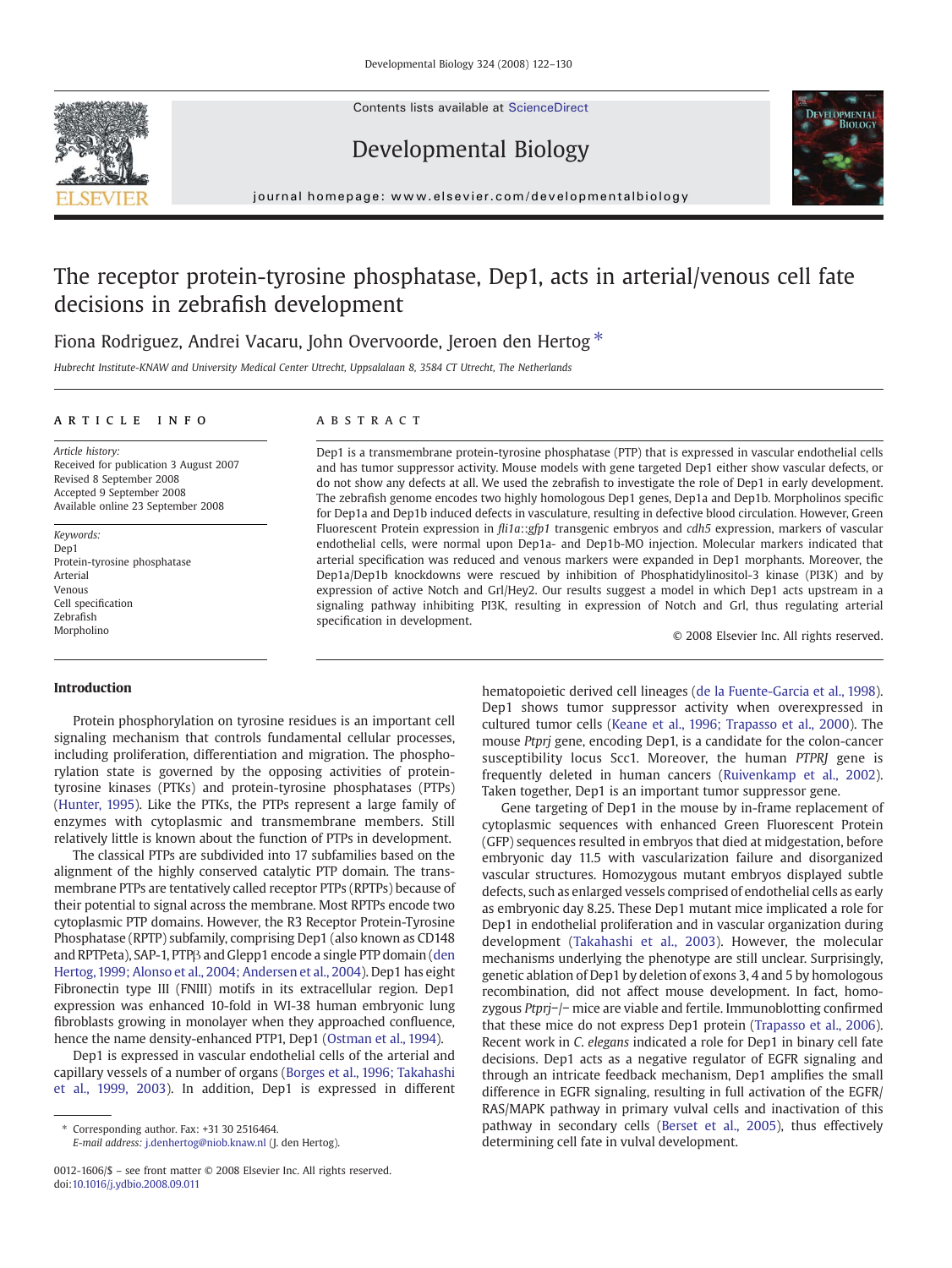Here, we used zebrafish to investigate the role of Dep1 in vertebrate development. The zebrafish genome encodes two Dep1 proteins, Dep1a and Dep1b. Morpholino-injections targeting Dep1a, Dep1b, or both, indicated that the two Dep1s were essential for normal blood circulation. Dep1 knockdown resulted in reduced arterial markers and expanded venous markers. Rescue experiments indicated that Phosphatidylinositol-3-Kinase (PI-3 Kinase), Grl/hey2 and Notch signaling were involved in Dep1 function. Our results indicate that Dep1 is required for the arterial–venous cell fate decision.

#### Results

## Zebrafish dep1a and dep1b are ubiquitously expressed

The zebrafish genome encodes two dep1 genes, dep1a (Zv6, ENSDARG00000011567) and dep1b (Zv6, ENSDARG00000033042). Zebrafish Dep1a comprises 12 Fibronectin type III like repeats, four more than mammalian Dep1. The 5' sequence of dep1b is not complete and therefore the number of Fibronectin type III like repeats in Dep1b remains to be determined. Sequence alignments of the PTP domain of Dep1a and Dep1b show highest homology to human Dep1 (data not shown). The catalytic domains of Dep1a and Dep1b have 68% and 65% sequence identity with human Dep1, respectively. We have identified other R3 subfamily members in zebrafish, including PTPβ (Zv6, ENSDARG00000006391) and SAP-1 (Zv6, ENSDARG 00000063620). A phylogenetic tree illustrates that indeed Dep1a and Dep1b resemble mammalian Dep1s more than the other R3 subfamily members, PTPβ and SAP-1 (Fig. 1A). Moreover, comparison of synteny between the zebrafish dep1s and human PTPRJ, encoding Dep1, indicated that both dep1 genes have the same flanking genes as human PTPRJ and thus that dep1a and dep1b indeed are orthologs of human PTPRJ (Fig. 1B).

We obtained the full length dep1a cDNA by RT-PCR from 3 dpf zebrafish embryos. Five overlapping fragments were obtained by PCR, based on the ENSEMBL prediction of the gene. We assembled these fragments and generated the full length 4953 bp coding sequence of dep1a. In addition, we obtained a fragment of dep1b by RT-PCR, encoding the catalytic PTP domain.

We used fragments of dep1a and dep1b, encompassing the catalytic PTP domains as probes for in situ hybridization to establish the expression patterns of *dep1a* and *dep1b*. We found that both genes were maternally expressed (4 cell stage) and displayed ubiquitous expression at early stages of development, 4 hpf and 30 hpf (Figs. 1C– H). Sections of 30 hpf and 48 hpf embryos demonstrated that dep1a and dep1b are widely expressed in muscles, the neural tube and vascular endothelial cells (Figs. 1I–L). Several other dep1a-specific probes were generated using more 5′ sequences and in situ hybridizations using these probes resulted in similar expression patterns as with the dep1a PTP domain probe (data not shown). Since we detected expression of dep1b, we conclude that this is a bona fide gene and not a pseudogene. Control sense riboprobes for dep1a and dep1b did not result in specific staining (data not shown). Taken together, our results demonstrate that the zebrafish genome encodes two dep1 genes that are both expressed ubiquitously during early zebrafish development.

#### Dep1a-MO induced blood circulation defects

To study the function of Dep1a during zebrafish development, we targeted Dep1a expression using specific morpholinos (MOs). We designed two splice site MOs, directed at exon 21 and exon 22, well upstream of the catalytic site cysteine, Dep1a-MO1 and Dep1a-MO2, respectively [\(Fig. 2A](#page-2-0)). We tested the efficacy of these MOs by RT-PCR using exon-specific primers on total RNA from non-injected control embryos and embryos injected with Dep1a-MO1 or Dep1a-MO2. Both



Fig. 1. Dep1a and Dep1b are orthologs of human Dep1 and are broadly expressed during early development. (A) Phylogenetic tree of Dep1 and its most closely related family members, PTPB and SAP1. The PTP domains of zebrafish (*D. rerio*), human (*H. sapiens*) and mouse (M. mus) R3 subfamily members were plotted, based on sequence identity. (B) Genomic localization of human Dep1 (Chr. 11), Dep1a (LG7) and Dep1b (LG25) and genes in their immediate surroundings. (C–L) Dep1a- and dep1b-specific riboprobes, encompassing the catalytic domain, were generated and used in whole-mount in situ hybridization. Whole-mount expression of dep1a (C–E) and dep1b (F–H) during early zebrafish development, 4 cell stage (C,F), 4 hpf (D,G) and 30 hpf (E,H) are depicted as well as sections of 30 hpf and 48 hpf embryos (I–L). Relevant structures were labeled: DA, dorsal aorta; NC, notochord, NT, neural tube; PCV, posterior cardinal vein.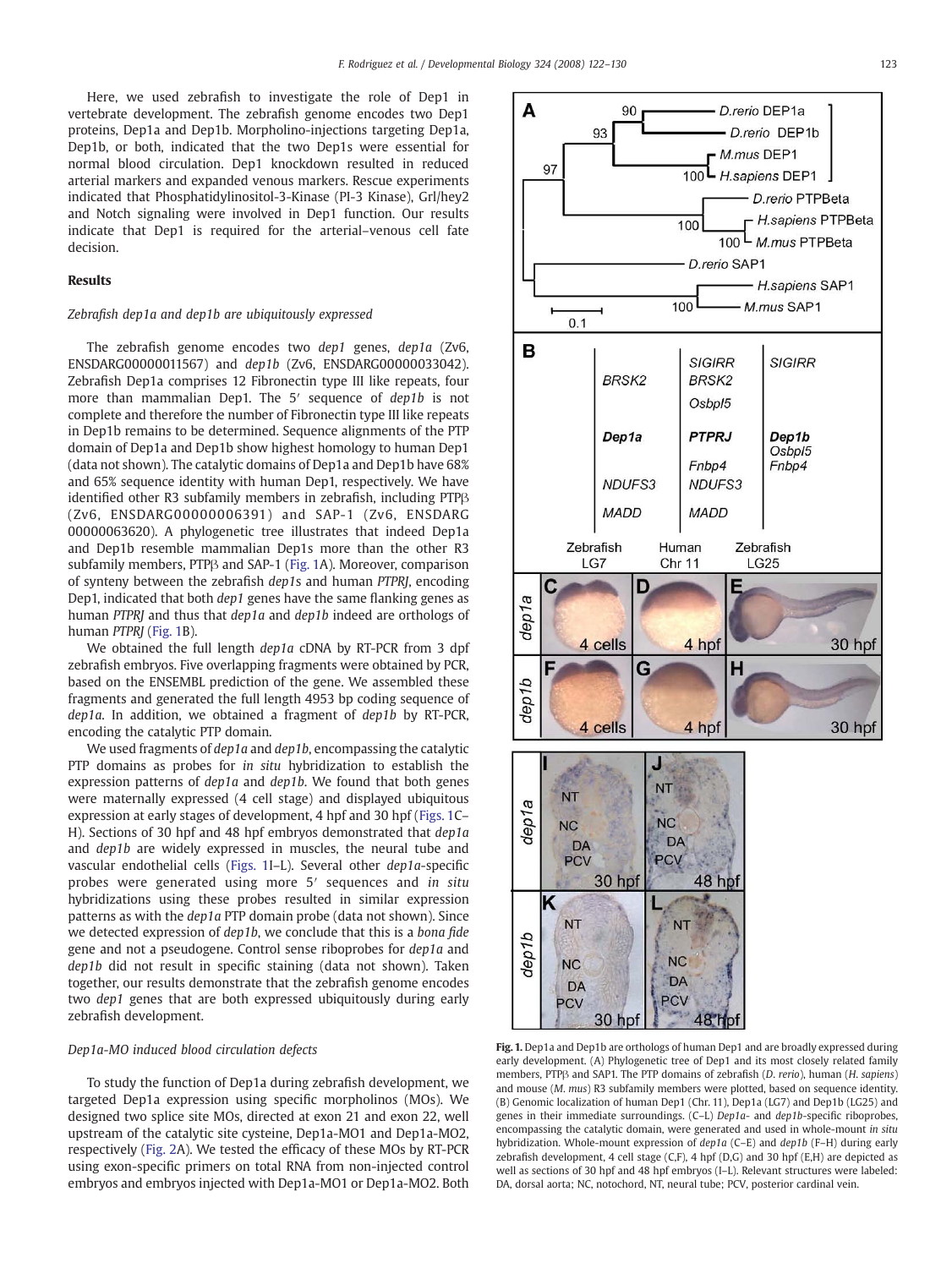<span id="page-2-0"></span>

Fig. 2. Dep1a- and Dep1b-MOs efficiently blocked splicing. (A) Dep1a-MO1 and Dep1a-MO2 target the 3' end of exon 21 and exon 22, respectively. Exon-specific primers were designed in exon 21 and exon 23, allowing PCR of spliced RNA (287 bp) and improperly spliced mRNA (333 bp and 313 bp), respectively. RT-PCR was done on non-injected control (WT), Dep1a-MO1 and Dep1a-MO2-injected embryos. The sizes of the obtained PCR fragments on an agarose gel are indicated. (B) The Dep1b-MO targets the 3′ end of exon 25, which encodes sequences corresponding to exon 21 of dep1a (see also Supplementary Fig. S1). Oligos were designed against exon 25 and intron 25, allowing PCR of unspliced dep1b RNA (370 bp) and as a control, exon-specific primers were used (672 bp). RT-PCR was done on RNA, isolated from non-injected control (WT) and Dep1b-MO-injected embryos and the resulting agarose gel is shown with the sizes of the bands indicated.

MOs efficiently blocked splicing, illustrated by the slower migrating bands of 333 bp and 313 bp, respectively, and the absence of the fully spliced, mature RNA band of 287 bp (Fig. 2A). We confirmed that the slower migrating band represented unspliced RNA by sequencing (data not shown). Translation of the unspliced RNAs would result in premature stops and thus truncation of Dep1a, well upstream of the catalytic site cysteine (Supplementary Fig. S1). We tried to detect Dep1a protein in zebrafish embryo lysates by immunoblotting using anti-human Dep1 antibodies and using antibodies that we generated using zebrafish Dep1a catalytic domain as antigen. Unfortunately, these antibodies did not allow us to detect endogenous Dep1 protein in zebrafish (data not shown).

Morphological examination of embryos injected with Dep1a-MO1 indicated that blood circulation was defective at 30 hpf. Notably, Odianisidine staining demonstrated that blood accumulated in the posterior cardinal vein (PCV) (asterisk in Fig. 3B). Blood flow was reduced or absent through the dorsal aorta (DA) and blood accumulated at the aortic bifurcation (arrow in Fig. 3B). Morphological assessment of embryos injected with Dep1a-MO2 also indicated reduced blood circulation through the axial vasculature (data not shown). These observations contrast with the non-injected control, where the blood is found mainly in the sinus venosus (SV) and in the heart (Fig. 3A). It is noteworthy that injection of non-related morpholinos, such as the Nacre-MO that induces pigmentation defects, did not induce blood circulation defects (data not shown), suggesting that the Dep1a-MO-induced defects were specific.

To investigate whether vasculogenesis was affected by Dep1a knockdown, we micro-injected the Dep1a-MOs into fli1a::egfp1 transgenic embryos that express GFP in all endothelial cells ([Lawson](#page-7-0) [and Weinstein, 2002\)](#page-7-0). Micro-injection of either Dep1a-MO1 or Dep1a-MO2 did not induce apparent defects in vasculogenesis at 30 hpf (Figs. 3C–E). The overall vasculature appeared to be normal with clearly distinguishable dorsal aorta, PCV and intersegmental vessels (Figs. 3C–E). Therefore, the observed accumulation of blood cells and defects in blood circulation as a result of Dep1a knockdown were not the result of gross defects in vasculogenesis.



Fig. 3. Dep1a-MO induced blood circulation defects, but vasculogenesis appeared normal. O-dianisidine staining of hemoglobin was done on wild type (A) and Dep1a-MO1 (B) injected embryos at 48 hpf. The arrow indicates hemorrhages at the aortic bifurcation and the asterisk blood accumulation around the posterior cardinal vein. Fli1a::egfp1 transgenic zebrafish embryos were injected with Dep1a-MO1 (D) or Dep1a-MO2 (E) at the 1-cell stage and the vasculature was visualized at 30 hpf. A non-injected fli1a::gfp1 embryo served as a control (C). Microangiography was done by injection of rhodamine-conjugated dextran into the heart of embryos. Circulation of the dye was visualized using a fluorescence microscope. Non-injected control (F), Dep1a-MO1 injected (G) and Dep1a-MO2-injected embryos (H) all at 48 hpf are depicted here. (J–K) Magnifications of the area where circulation is blocked (arrow).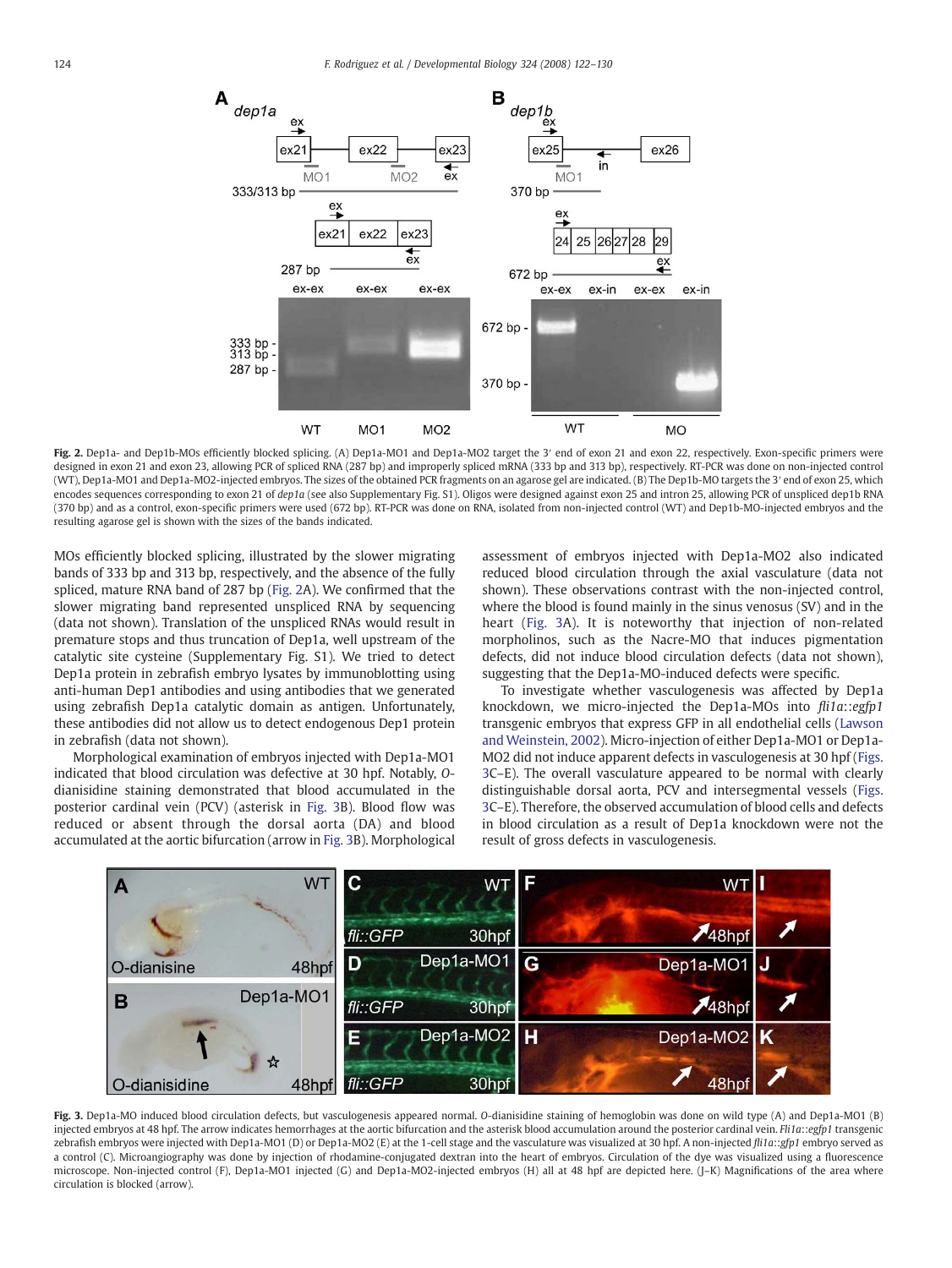<span id="page-3-0"></span>

Fig. 4. Dep1a-MO induced reduction in dorsal aorta marker tbx20. (A) In situ hybridization showing tbx20 expression in wild type zebrafish embryo at 30 hpf and in Dep1a-MO1 (B) or Dep1a-MO2 (C) injected embryos.

To assay the functionality of the vessels, microangiography was performed by injection of fluorescent rhodamine dextran. In wild type embryos, fluorescence was detected throughout the entire aorta at 48 hpf [\(Figs. 3F](#page-2-0), I). The microangiograms of Dep1a-MO1-injected embryos showed defects at 48 hpf in the axial vasculature. Rhodamine dextran staining was only found anterior to the aortic bifurcation and no fluorescence was detected in the posterior aorta [\(Figs. 3G](#page-2-0), J). Dep1a-MO2 similarly affected functionality of the vasculature, as shown by the microangiogram of wild type embryos, injected with Dep1a-MO2, in which the rhodamine dextran did not reach the posterior part of the embryo [\(Figs. 3H](#page-2-0), K). These experiments indicate that Dep1a appears not to be required for vasculogenesis per se, but is essential for functionality of blood vessels at 48 hpf.

To determine the nature of the defects that induced defective blood circulation, we investigated expression of tbx20, a dorsal aorta marker [\(Ahn et al., 2000](#page-7-0)). In situ hybridization using a tbx20 specific probe confirmed labeling of the dorsal aorta at 30 hpf (Fig. 4A). Tbx20 expression was reduced in both Dep1a-MO1- and Dep1a-MO2 injected embryos (Figs. 4B, C). The reduction in tbx20 expression was variable. We classified the defects in tbx20 expression in 3 classes: class 1, normal wild type expression in the dorsal aorta; class 2 (mild), patchy expression in some cells and class 3 (severe), tbx20 expression completely absent (Fig. 5A). We quantified the number of embryos in each class, based on the classification above and found that a significant proportion of the injected embryos displayed reduced tbx20 expression (Fig. 5B, Supplementary Table S1).

To establish that the observed defects were specific, we performed rescue experiments. Rescue experiments are usually done by coinjection of MOs with synthetic RNA encoding the target protein. In vitro synthesis of RNA encoding Dep1a did not yield sufficient RNA for the co-injections. Therefore, we co-injected a CMV promoter-driven expression vector for zebrafish Dep1a. This led to a significant reduction in the number of embryos with aberrant tbx20 expression (Fig. 5B). The expression vector by itself did not affect tbx20 expression in injected embryos (Supplementary Table S1). The expression vector for zebrafish Dep1a contained a Myc epitope tag immediately following the signal sequence, facilitating detection of transgene expression. We transfected the Myc-tagged expression vector for Dep1a into COS-1 cells and established its expression by immunoblotting. As controls, we used Myc-tagged  $RPTP\alpha$  and control vector. As shown in Fig. 5C, Dep1a was detected as a band of ∼250 kDa, using anti-Myc antibodies. Myc-tagged RPTPα was detected as a broad band of ∼180 kDa ([Blanchetot et al., 2002\)](#page-7-0). In embryos, expression of Myc-tagged Dep1a was not detectable by immunohistochemistry, which was presumably due to low expression levels of Dep1a. Nevertheless, our data demonstrate that full length Dep1a was produced from this expression vector and co-injection with Dep1a-MO rescued the Dep1a knockdown phenotype, indicating that the phenotype was specific.

## Dep1a and Dep1b act synergistically in aorta formation

We hypothesized that Dep1a and Dep1b might have redundant functions, because of their high similarity. To investigate this hypothesis, we designed a Dep1b-MO directed at the exon–intron boundary that corresponded to the Dep1a-MO1 target site (see Supplementary Fig. S1). We established that micro-injection of this Dep1b-MO blocked splicing ([Fig. 2](#page-2-0)B). Co-injection of high amounts of the Dep1a- and Dep1b-MOs (8 ng each) induced non-specific defects in the embryos, including necrosis and oedemas (data not shown). Therefore, we reduced the amount of each MO to 4 ng. Micro-injection of 4 ng Dep1a-MO or Dep1b-MO-induced defects in tbx20 expression, albeit in a low percentage of the embryos [\(Figs. 6A](#page-4-0)–C, I,



Fig. 5. Dep1a-MO-induced reduction in tbx20 expression was specific. (A) Classification of the observed defects after Dep1a-MO injection (8 ng/embryo): upper panel, no effect, normal tbx20 expression (white), middle panel, mild effect, patchy tbx20 expression (orange), lower panel, severe effect, no tbx20 expression (red). (B) Quantification of the effects of Dep1a knockdown. The percentages of embryos in the three different classes is given in control embryos (WT) and in Dep1a-MO1 (8 ng) injected embryos. Moreover, Dep1a-MO1 was co-injected with a CMV promoter-driven expression vector for Dep1a (12.5 ng), effectively rescuing the defects. Total numbers of embryos from at least three independent experiments are indicated (n). Exact numbers are given in Supplementary Table S1. (C) Expression vectors for Myc epitope tagged Dep1a and – as a control – for RPTPα were transfected into COS cells. The cells were lysed and whole cell lysates were run on a 7.5% SDS-PAAGE gel. The material on the gel was blotted and the blots were probed with anti-Myc MAb 9E10. An immunoblot is depicted developed with enhanced chemiluminescence and the positions of marker proteins that were co-electrophoresed with the sample are indicated in kDa on the left.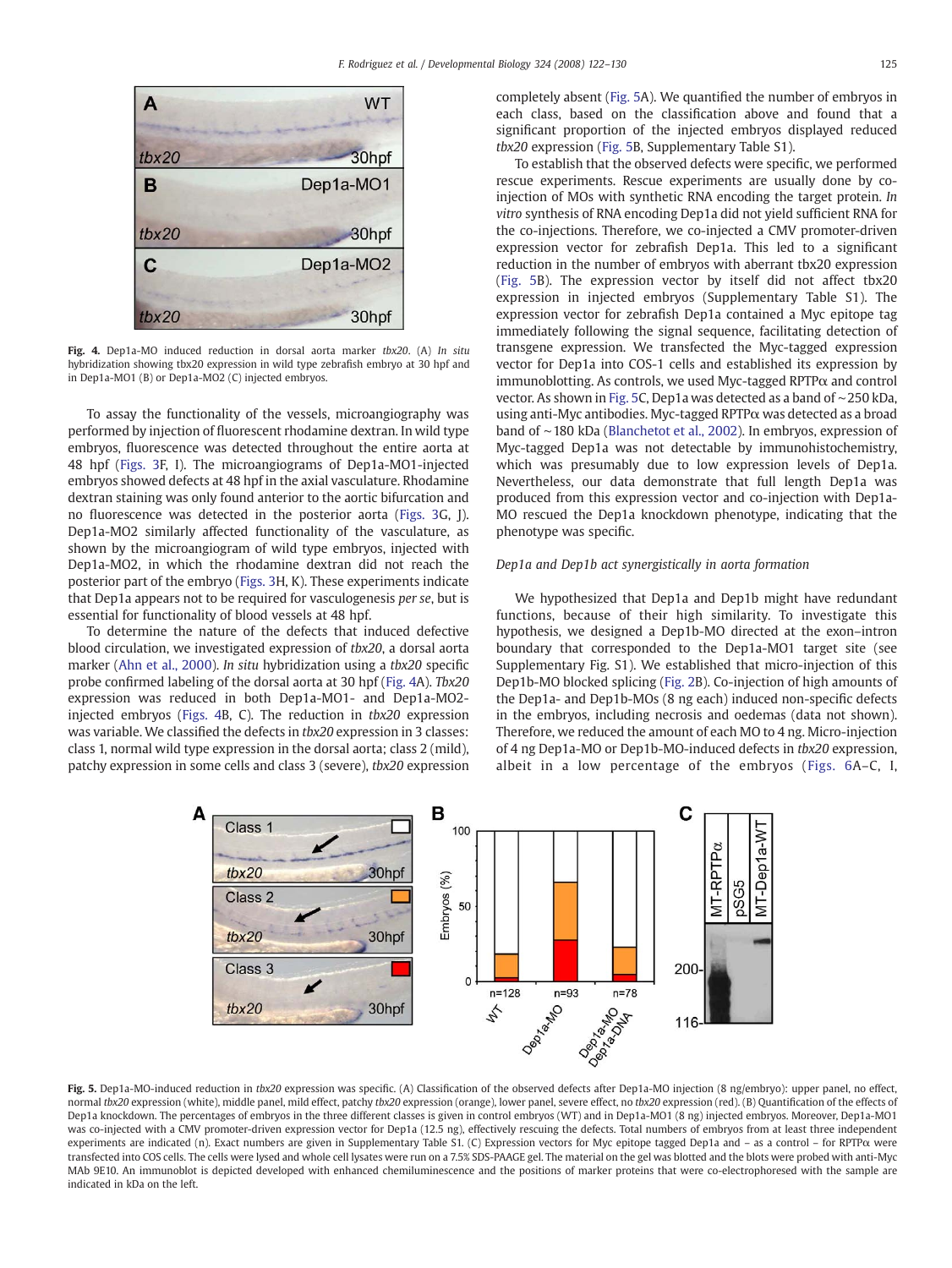<span id="page-4-0"></span>

Fig. 6. Synergistic effects of Dep1a and Dep1b MOs. Dep1a- and Dep1b-MOs were (co-) injected at the 1-cell stage (4 ng each) and the embryos were fixed at 30 hpf. In situ hybridizations were done using tbx20 specific probes (A–D), a cdh5 (ve-cadherin)specific probe (E,F) or myoD-specific probes (G,H). (I) Quantification of defects in tbx20 expression, classified as outlined in [Fig. 5](#page-3-0). The total number of embryos that was analyzed for each condition from three independent experiments is indicated here and depicted in Supplementary Table S2.

Supplementary Table S2). However, co-injection of Dep1a- and Dep1b-MOs strongly enhanced the percentage of embryos with defective tbx20 expression, indicating that these MOs acted synergistically (Figs. 6D, I; Supplementary Table S2). Co-injection of Dep1a-MO or Dep1b-MO with the non-related Nacre-MO did not lead to an increase in defects in tbx20 expression (Supplementary Table S2), illustrating that this defect is specifically due to knockdown of the two Dep1 proteins. Interestingly, cdh5 expression, a marker for vascular endothelial cells, was not affected by injection of both Dep1a-MO and Dep1b-MO (Figs. 6E, F). Moreover, the pattern of the somite marker myoD was not affected either, indicating that somitogenesis was not affected by Dep1 knockdown (Figs. 6G, H). Our results indicate that Dep1a-MO and Dep1b-MO induced defects in the dorsal aorta on their own. Moreover, combined, the Dep1a-MO and Dep1b-MO acted synergistically, suggesting that the function of Dep1a and Dep1b is partially overlapping.

## Dep1a and Dep1b are required for arterial/venous fate decision

To further investigate the role of Dep1 in blood vessels, we examined the arterial markers notch5, ephrinB2 and grl/hey2 and the venous specific markers, ephB4 and dab2. Dep1a/Dep1b-MO injections reduced expression of all three arterial markers (Fig. 7A). Notch5 expression was almost completely lost from the dorsal aorta where it is normally expressed (Fig. 7A, cf. WT and Dep1a/Dep1b-MO). EphrinB2 expression persists only in a patchy, non-continuous manner in Dep1a/Dep1b morphants, whereas in non-injected control embryos, ephrinB2 is expressed in a continuous line in the dorsal aorta (Fig. 7A). Similarly, grl expression is almost completely lost from the Dep1a/Dep1b-MO-injected embryos. This panel of arterial markers suggests that arteries do not form properly.

The venous ephB4 and dab2 markers stain the PCV in the trunk of wild type non-injected control embryos. EphB4 staining was expanded in Dep1a/Dep1b morphants, compared to non-injected controls. Moreover, the PCV appeared to be slightly enlarged (Fig. 7B). Similarly, dab2 staining was expanded and the PCV was enhanced. It appeared that ephB4 and dab2 were expressed where the dorsal aorta is localized normally. Together, the venous and arterial markers demonstrate that Dep1a/Dep1b-MOs induced a decrease in arterial marker expression and a concomitant increase in venous marker expression. These results suggest that Dep1a and Dep1b have a role in the arterial cell fate decision of vascular endothelial cells.

## The mechanism underlying the role of Dep1 in arterial/venous cell fate decisions

Much work has been done on how the arterial/venous cell fate is established. The model that is emerging is that sonic hedgehog (shh) from the notochord induces vegf in somites, which in turn induces notch5 and flk1 in endothelial cells to induce arterial differentiation ([Lawson et al., 2002\)](#page-7-0). Notch5 induces ephrinB2 and grl expression and inhibits flt4. Grl mutant zebrafish display selectively perturbed artery formation ([Zhong et al., 2000\)](#page-8-0) and the arterial/venous cell fate decision is guided by grl ([Zhong et al., 2001](#page-8-0)). Interestingly, the grl



Fig. 7. Dep1-MO induced reduction in arterial cell fate. Dep1a- and Dep1b-MOs were co-injected and the embryos were fixed at 30 hpf. Three arterial markers (notch5, ephrinB2 and grl) and two venous markers (ephB4 and dab2) were used for in situ hybridizations. The position of the dorsal aorta is indicated with an arrow.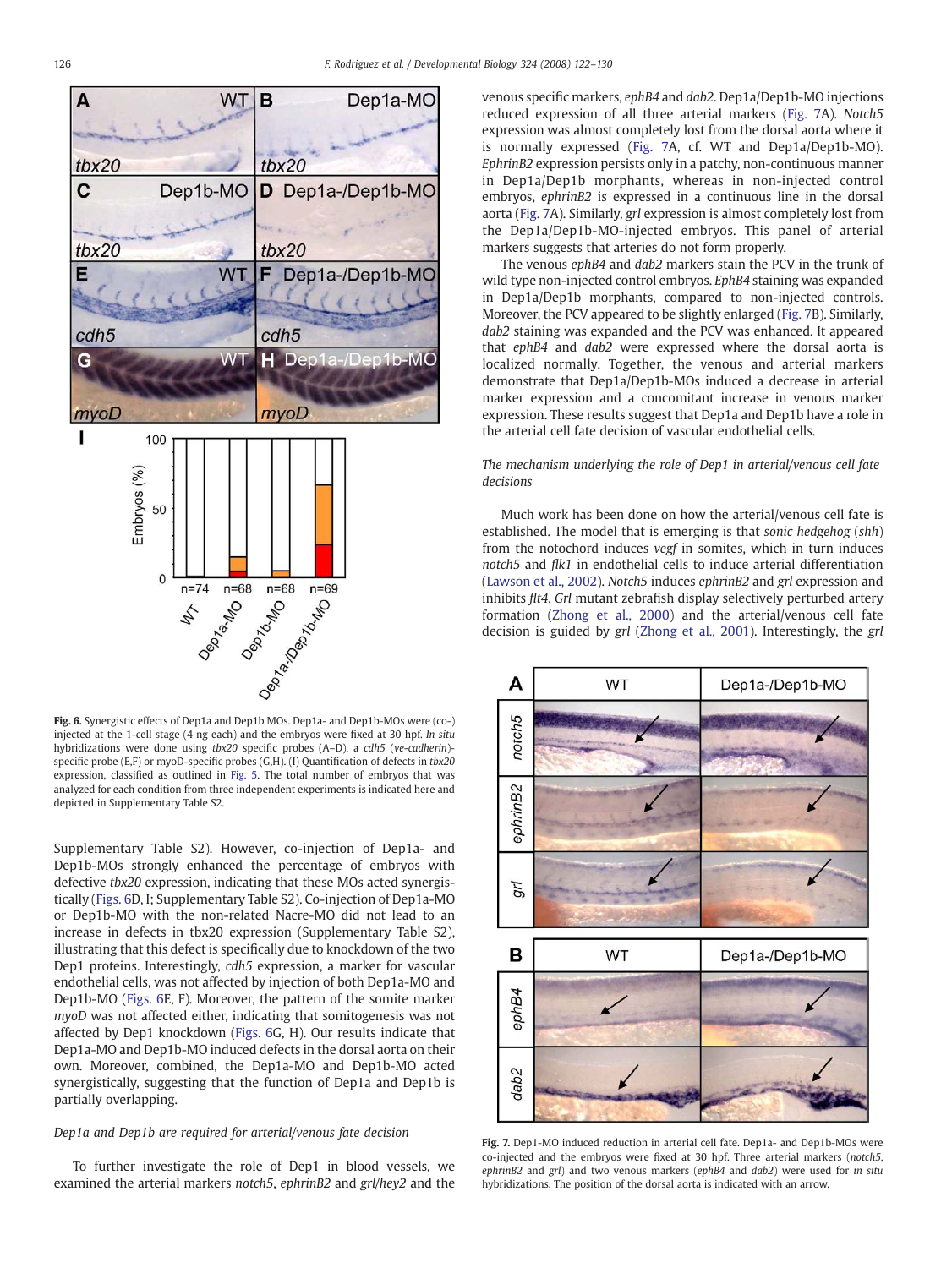

hybridization, using a tbx20-specific probe. Rescues were done using the PI-3K inhibitor LY294002 (A), notchICD RNA (B) and grl RNA (C). The total numbers of embryos that were used for each condition from three independent experiments are indicated (n) and are given in Supplementary Table S3.

phenotype is highly reminiscent of the Dep1a/Dep1b knockdown phenotype, in that grl mutants also show reduced arterial markers (ephrinB2) and enhanced venous markers (ephB4) [\(Zhong et al., 2001\)](#page-8-0). We reproduced the grl phenotype using Grl-MOs and compared the grl and Dep1a/Dep1b phenotypes side by side and found that the Dep1 knockdown is a phenocopy of the grl knockdown (data not shown). This may suggest that Dep1a/Dep1b acted through a similar mechanism. In fact, we demonstrated that grl and notch5 expression are strongly reduced in Dep1a/Dep1b knockdowns, indicating that Dep1a/Dep1b are genetically upstream of notch and grl. Phosphatidylinositol-3 kinase (PI3K) inhibitors were identified in a screen for suppressors of the grl mutant phenotype and PI3K inhibitors promote arterial specification ([Hong et al., 2006](#page-7-0)).

We set out to address the mechanism underlying Dep1a/Dep1b signaling by analysis of the potential to rescue the Dep1a/Dep1b-MOinduced decrease in tbx20 expression by interference with known grl signaling components. To this end, we used LY294002, a specific PI3K inhibitor, which rescued the Dep1a/Dep1b induced phenotype (Fig. 8A; Supplementary Table S3), similar to LY-mediated rescue of the grl phenotype [\(Hong et al., 2006\)](#page-7-0). Co-injection of RNA encoding Notch intracellular domain (notchICD) rescued the Dep1a/Dep1b-MOinduced decrease in tbx20 expression (Fig. 8B; Supplementary Table S3). Finally, the Dep1a/Dep1b knockdown was rescued by grl RNA injection as well (Fig. 8C; Supplementary Table S3). Control gfp RNA co-injections with Dep1a/Dep1b-MOs did not affect tbx20 expression (data not shown). These results demonstrate that Dep1a/Dep1b signaling counteracts PI3K signaling and is mediated by notch and grl expression.

### Discussion

Here, we provide evidence that the zebrafish orthologs of Dep1, Dep1a and Dep1b, act in arterial cell fate decision. We found that inhibition of PI3K and expression of notchICD and grl rescued Dep1a/ Dep1b morphants, providing an underlying mechanism for the function of Dep1.

Mouse mutants in which part of the catalytic domain of Dep1 was replaced by GFP die at midgestation, before embryonic day 11.5. Homozygous mutant embryos were indistinguishable from wild type mice at embryonic day 8.5 in the gross appearance of the rostral– caudal–dorsal aorta, anterior and posterior cardinal veins, vitelline artery and vein and yolk sac capillary plexus. Therefore, Dep1 appeared not to be required for early embryonic vasculogenesis. However, by day 9, a collapse of the dorsal aorta was observed accompanied by the presence of abundant endothelial cells. At embryonic day 9.5, the dorsal aorta appeared as a disorganized string of aligned endothelial cells and at embryonic day 10.5, its outline was discontinuous ([Takahashi et al., 2003\)](#page-7-0). Surprisingly, deletion of exons 3, 4 and 5 of Dep1 did not affect embryonic development and Dep1−/− mice were viable and fertile [\(Trapasso et al., 2006\)](#page-8-0). There is an obvious discrepancy in phenotypes between these two Dep1 mutant mouse models, which may be due to the fact that the two mouse models are inherently different. The knock out mice apparently do not express Dep1 protein ([Trapasso et al., 2006\)](#page-8-0). Yet, the Dep1-GFP fusion protein is expressed [\(Takahashi et al., 2003](#page-7-0)). Therefore, the Dep1-GFP fusion protein may function by itself, albeit it lacks catalytic activity.

The zebrafish knockdown phenotype was reminiscent of the phenotype in mice in which the catalytic domain of Dep1 was replaced by gfp sequences. The Dep1-MOs induced varying degrees of reduction of the dorsal aorta marker, tbx20. Moreover, we have observed that the dorsal aorta in sections of Dep1a/Dep1b-MO-injected embryos apparently did not lumenize, which was accompanied by an enlarged PCV (data not shown). Our data suggest that arterial differentiation was reduced in Dep1 morphants, which was accompanied by ectopic expression of venous markers. This phenotype was reminiscent of the grl mutant phenotype [\(Weinstein et al., 1995;](#page-8-0) [Zhong et al., 2001](#page-8-0)). We reproduced the grl phenotype by Grl-MO injection and found that indeed, Dep1a/Dep1b morphants phenocopied the Grl knockdown. Analysis of epigenetic interactions indicated that co-injection of Dep1-MOs with Grl-MO was additive, as assessed by tbx20 expression (data not shown). Importantly, Dep1-MOs abolished grl expression in the dorsal aorta, suggesting that Dep1 acts upstream in a signaling pathway regulating grl expression. Grl RNA injection was sufficient to rescue Dep1a/Dep1b knockdown, confirming that Dep1 and Grl interact genetically. Moreover, expression of notch5 was reduced in Dep1a/Dep1b morphants and RNA encoding NotchICD, a known factor upstream of grl, rescued Dep1a/ Dep1b-MO injection. Finally, we demonstrated that the PI3K inhibitor LY294002 that was reported to rescue the grl phenotype, also rescued the Dep1a/Dep1b knockdown phenotype. Our data firmly place Dep1 upstream in a cascade, involving PI3K, notch and grl.

The soluble factor VEGF is an important regulator of arterial/ venous cell fate decisions ([Lawson et al., 2002\)](#page-7-0). Dep1 may act directly on VEGFR2 signaling, as it has been demonstrated in tissue culture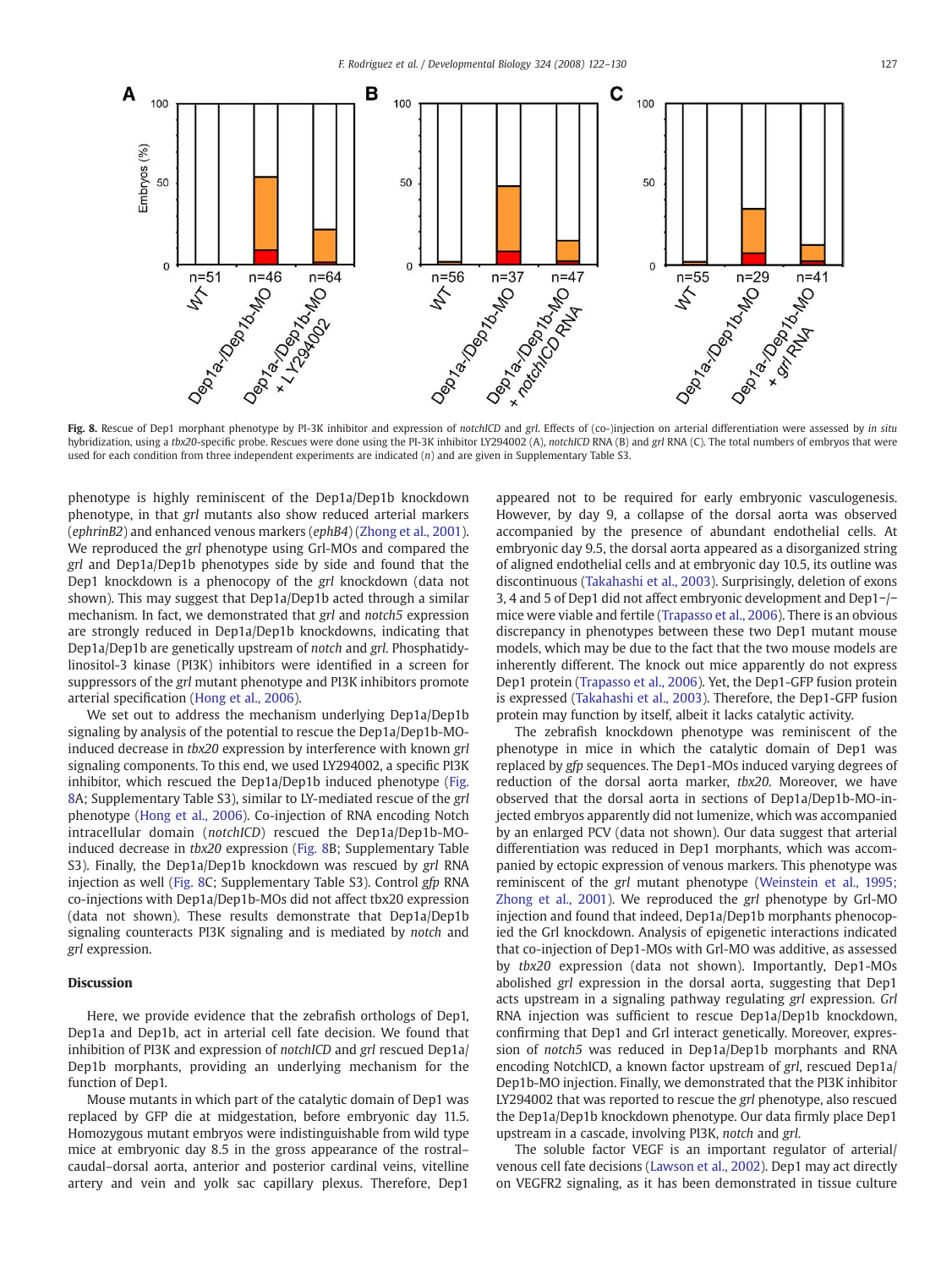

Fig. 9. Model for the role of Dep1 in arterial specification. Dep1 may act at or upstream of PI3K, inhibiting Akt/PKB activation, thus relieving inhibition of the RAF–MEK–ERK pathway. This pathway regulates expression of Notch and Grl, positive regulators of the arterial marker, EphrinB2, and negative regulators of venous EphB4. Absence of Dep1 was rescued by PI3K inhibitor (LY294002) and by expression of Notch and Grl.

cells that downregulation of Dep1 results in enhanced VEGFR2 phosphorylation [\(Lampugnani et al., 2003\)](#page-7-0). Whether Dep1 acts through VEGFR2 signaling in arterial differentiation during zebrafish development remains to be determined.

In C. elegans, the Dep1 ortholog is involved in cell fate decisions in vulval development. Dep1 inhibits the primary cell fate specification in the future secondary cells by induction of the transcription of a set of inhibitors of the EGFR/RAS/MAPK signaling pathway [\(Berset](#page-7-0) [et al., 2005](#page-7-0)). Our data suggest that Dep1 has a role in cell fate decisions in zebrafish as well, in that Dep1 is required for arterial specification. Interestingly, Notch signaling is repressed in the primary cells in C. elegans and acts in parallel to Dep1 in secondary cells. Similarly, Notch is expressed in the dorsal aorta in zebrafish, but not in venous cells, suggesting it has a similar decisive role in cell differentiation as in C. elegans. However, in zebrafish, Dep1-MO injections result in loss of notch5 expression in future dorsal aorta cells and notchICD expression rescued Dep1 morphants, indicating that Dep1 acts upstream of Notch in arterial cell differentiation, not in parallel to Notch as in C. elegans. Nevertheless, there are parallels between Dep1 signaling in C. elegans and in zebrafish, in that Dep1 has a decisive role in cell fate determination.

Taken together, our data suggest a model that builds on previous models for the role of Dep1 in cell specification ([Berset et al., 2005;](#page-7-0) [Hong et al., 2006\)](#page-7-0) in which Dep1 acts at the level of PI3K or upstream (Fig. 9). Inhibition of PI3K by Dep1 relieves inhibition of the RAF– MEK–ERK pathway which controls Notch and Grl expression and thus arterial specification. In the absence of Dep1, arterial specification is reduced, which is rescued by the PI3K inhibitor LY294002 and by expression of Notch and Grl, restoring the pathway (Fig. 9).

Our results indicate that zebrafish Dep1 acted in arterial cell fate determination and we provide evidence that Grl and Notch were involved. Future work should focus on whether Dep1 acts on the VEGFR2–RAF–MEK–ERK signaling pathway.

#### Materials and methods

#### Zebrafish lines and maintenance

Zebrafish were maintained and staged according to standard protocols (Westerfi[eld, 1995](#page-8-0)). The zebrafish lines we used are the ABTL strains and the transgenic line fli1a::egfpy1 [\(Lawson and Weinstein,](#page-7-0) [2002](#page-7-0)).

#### Cloning of zebrafish Dep1a and Dep1b sequences

To identify the zebrafish Dep1 orthologue, a BLAST search of human Dep1 protein (SWISSPROT number: Q12913) against the zebrafish translated database (tblastn) Zv6 Ensembl genome assembly was performed ([www.ensembl.org\)](http://www.ensembl.org). Two genes encoding Dep1 protein, Dep1a, in LG7 at position 51.7 Mb (ENSDARG00000011567) and Dep1b, LG25 at position 22.2 Mb (ENSDARG00000033042), were identified. Full length Dep1a was amplified from 3 dpf zebrafish cDNA generated by oligo d(T) using standard PCR conditions. Five overlapping PCR products, covering the entire predicted cDNA of Dep1a were amplified and subcloned in pBluescript SK+. The sequence was verified and all five clones were assembled together in pCS2+ plasmid. The Dep1a coding sequence without its signal sequence was fused in-frame to the signal sequence of RPTP $\alpha$  and in-frame Myc-tag [\(Blanchetot et al., 2002](#page-7-0)), allowing expression of Myc-tagged transmembrane proteins. A fragment of Dep1b (660 bp) encompassing the PTP domain was amplified from a 2 dpf zebrafish total RNA by RT-PCR. The fragment was then subcloned in pBluescript SK+ and verified by sequencing.

#### Phylogenetic reconstruction

As input for the MEG3.1 program (Molecular Evolutionary Genetics Analysis, version 3.1), we used protein sequences of the PTP domain of human Dep1 (Swissprot Q12913), mouse Dep1 (Swissprot Q64455), zfDep1a and zfDep1b (ENSDARG00000011567 and ENSDAR-G00000033042), human PTPβ (Swissprot P23476), mouse PTPβ (NM\_029928), zfPTPβ (ENSDARG00000006391), human SAP1 (Swissprot Q15426), mouse SAP1 (NP\_997153) and zfPTPSAP1a (ENSDARG00000063620). The protein sequences from zebrafish PTPβ and zebrafish SAP1 were found by blasting their human homologues against the zebrafish Zv6 Ensembl genome assembly. The phylogenetic tree was built with Neighbor-joining algorithm with a pair-wise deletion option and using Dayhoff Matrix Model. Support for each node was determined by a bootstrap test.

#### In situ hybridization

Whole-mount in situ hybridizations were performed essentially as described ([Thisse et al., 1993](#page-7-0)) except for the Dep1a and Dep1b in situ hybridizations in which the staining was developed in staining buffer containing polyvinylalcohol (PVA) (100 mM tris–HCL pH=9.5, 100 mM NaCl, 0.1% Tween, 50 mM MgCl2, 10% PVA, 0.17 mg/ml NBT, 0.17 mg/ml BCIP). The probes we used have been described before: tbx20 [\(Ahn et al.,](#page-7-0) [2000](#page-7-0)), cdh5/ve-cad ([Larson et al., 2004\)](#page-7-0), myoD [\(Weinberg et al., 1996](#page-8-0)), notch3/5 ([Gering and Patient, 2005\)](#page-7-0), ephrinB2a and ephB4 [\(Cooke et al.,](#page-7-0) [2001\)](#page-7-0), dab2 [\(Song et al., 2004\)](#page-7-0), grl [\(Zhong et al., 2000](#page-8-0)). We used fragments of dep1a and dep1b, encompassing the catalytic PTP domains as probes for in situ hybridization.

#### Morpholinos, RNA and injections

Antisense MOs were designed to target exon–intron splice sites of genomic Dep1a and Dep1b and ordered from GeneTools (Philomath, OR, USA):

Dep1a-MO1 5′-TGAGGTTCTTACATGGCAGCACATT Dep1a-MO2 5′-TTTCACTTCCTACCGGCATGTAGTT Dep1b-MO1 5′-GAAGATACTCACAAGGTAAAACATT.

Morpholinos were diluted in 1 × Danieau buffer (58 mM NaCl, 0.7 mM KCl, 0.4 mM MgSO<sub>4</sub>, 0.6 mM Ca(NO<sub>3</sub>)2, 5 mM Hepes pH 7.6) and 1 nl was injected into embryos at 1–2 cell stage in concentrations ranging from 1–15 ng/nl. mMESSAGE mMACHINE kit (Ambion, Austin, TX, USA) was used to synthesize 5′ capped sense RNAs for full length grl (RZPD, Berlin, Germany) and notchICD (gift of Dana Zivkovic).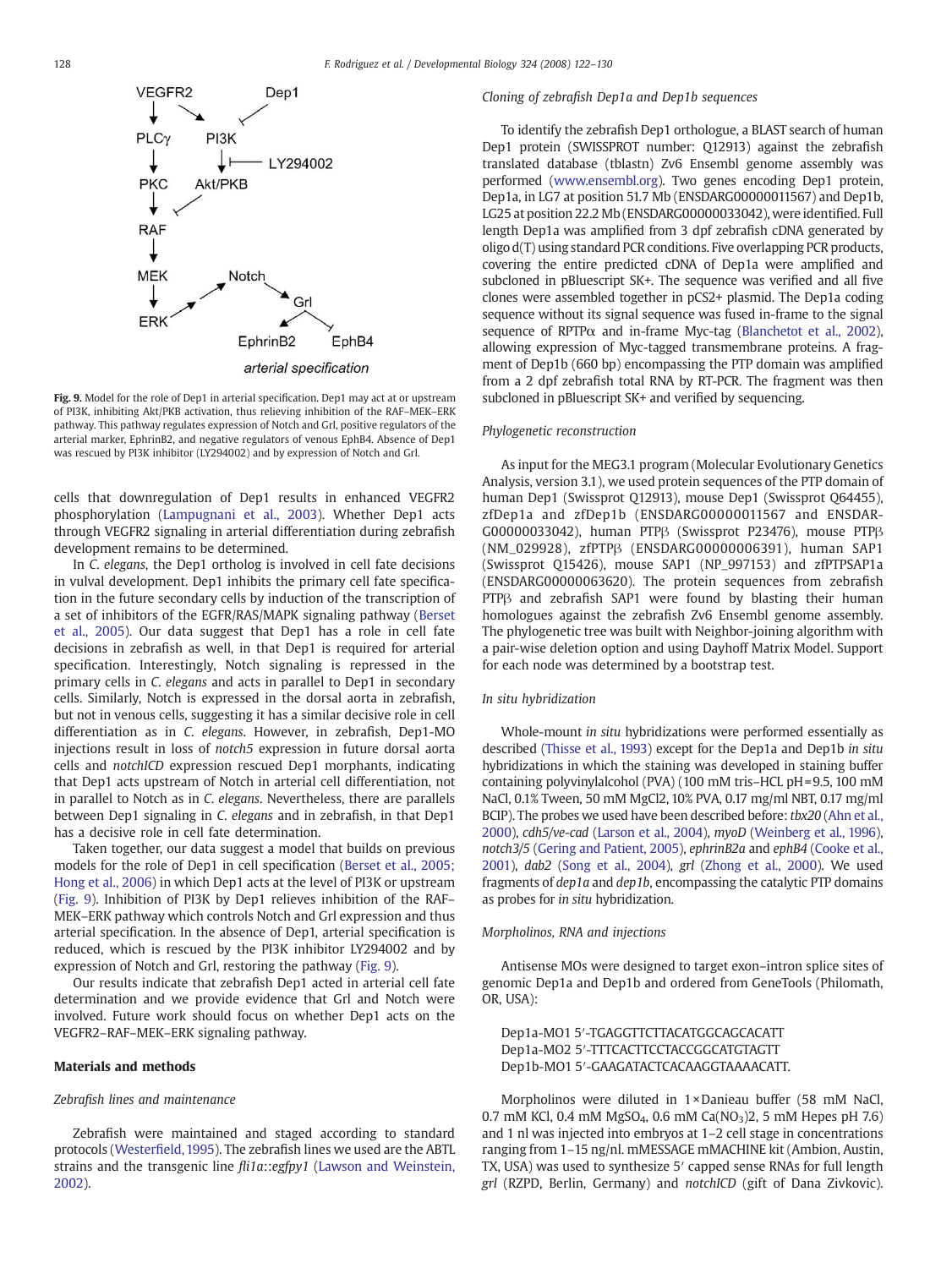<span id="page-7-0"></span>Range of plasmid DNA (Dep1a-CS, Dep1a-ED, Dep1a-FL) (1–25 pg/nl) or synthetic RNA (0.5–50 pg/nl) were (co-)injected into 1 cell stage embryos and phenotypes were assessed at the indicated stages.

#### RT-PCR

Total RNA from 2 dpf-old wild type and MO-injected embryos (Dep1aMO1: 4 ng/nl, Dep1aMO2: 12 ng/nl, Dep1bMO: 8 ng/nl) was isolated using guanidine isothiocyanate (GIT) method. Following DNAse treatment (Ambion, Austin, TX, USA) of the total RNA, reverse transcription was done using M-MLV-RT (Isogen, IJsselstein, the Netherlands) and subsequently, PCR was done using standard protocols, using appropriate oligonucleotides.

## O-dianisidine staining

O-dianisidine (Sigma-Aldrich, St. Louis, MO, USA) was used to detect hemoglobin exactly as described previously (Kawahara and Dawid, 2001).

#### Microangiography

Rhodamine-conjugated dextran (Tetramethylrhodamine, 2.000.000 MW, Invitrogen, Carlsbad, CA, USA) was injected in the heart of embryos slightly anaesthetized with tricaine (MS222) and mounted in 0.8% low melting agarose (Isogai et al., 2001). Fluorescent dextran was visualized using a Leica fluorescence microscope.

#### PI-3 kinase inhibitor LY 294002

Embryos were grown in embryo medium and at 4 hpf various concentrations of LY 294002 inhibitor (Calbiochem, San Diego, CA, USA) ranging from 2.5 to 15 μM were added. Control embryos were incubated with equal amounts of solvent (DMSO). Embryos were scored at 30 hpf by fixing and in situ hybridization using a tbx20 specific probe.

#### Transfections

COS-1 cells were grown in Dulbecco's modified Eagle's medium/ F12 supplemented with 7.5% Fetal Calf Serum. Dep-1 constructs were transfected by calcium phosphate precipitation as described previously. Cells were harvested by lysis in 50 mM HEPES pH 7.5, 150 mM NaCl, 1.5 mM MgCl2, 1 mM EGTA, 10% glycerol, 1% Triton X-100, 1 mM aprotinin, 1 mM leupeptin, and 1 mM ortho-vanadate. Cell lysates were cleared and an aliquot was boiled in equal volume 2× Laemmli Sample Buffer and run on a 7.5% SDS-PAGE gel. Proteins were subsequently transferred by semi-dry blotting to a PVDF membrane. Immunoblotting was done using standard protocols. The blots were probed with anti-Myc monoclonal antibody 9E10 and with affinity purified anti-zebrafish Dep1a antibody that we raised against a GSTfusion protein encoding the catalytic domain of Dep1a. The immunoblots were visualized by Enhanced Chemiluminescence (ECL).

#### Acknowledgments

The authors would like to thank various members of the zebrafish community for the generous gifts of molecular marker probes and members of the lab for technical support. In particular, we would like to thank Vincent Runtuwene for micro-injections. This work was supported in part by an EU research training network (HPRN-CT-2000-00085).

#### Appendix A. Supplementary data

Supplementary data associated with this article can be found, in the online version, at [doi:10.1016/j.ydbio.2008.09.011.](http://dx.doi.org/doi:10.1016/j.ydbio.2008.09.011)

#### References

- Ahn, D.G., Ruvinsky, I., Oates, A.C., Silver, L.M., Ho, R.K., 2000. tbx20, a new vertebrate T-box gene expressed in the cranial motor neurons and developing cardiovascular structures in zebrafish. Mech. Dev. 95, 253–258.
- Alonso, A., Sasin, J., Bottini, N., Friedberg, I., Friedberg, I., Osterman, A., Godzik, A., Hunter, T., Dixon, J., Mustelin, T., 2004. Protein tyrosine phosphatases in the human genome. Cell 117, 699–711.
- Andersen, J.N., Jansen, P.G., Echwald, S.M., Mortensen, O.H., Fukada, T., Del Vecchio, R., Tonks, N.K., Moller, N.P., 2004. A genomic perspective on protein tyrosine phosphatases: gene structure, pseudogenes, and genetic disease linkage. FASEB J. 18, 8–30.
- Berset, T.A., Hoier, E.F., Hajnal, A., 2005. The C. elegans homolog of the mammalian tumor suppressor Dep-1/Scc1 inhibits EGFR signaling to regulate binary cell fate decisions. Genes Dev. 19, 1328–1340.
- Blanchetot, C., Tertoolen, L.G., Overvoorde, J., den Hertog, J., 2002. Intra- and intermolecular interactions between intracellular domains of receptor proteintyrosine phosphatases. J. Biol. Chem. 277, 47263–47269.
- Borges, L.G., Seifert, R.A., Grant, F.J., Hart, C.E., Disteche, C.M., Edelhoff, S., Solca, F.F., Lieberman, M.A., Lindner, V., Fischer, E.H., Lok, S., Bowen-Pope, D.F., 1996. Cloning and characterization of rat density-enhanced phosphatase-1, a protein tyrosine phosphatase expressed by vascular cells. Circ. Res. 79, 570–580.
- Cooke, J., Moens, C., Roth, L., Durbin, L., Shiomi, K., Brennan, C., Kimmel, C., Wilson, S., Holder, N., 2001. Eph signalling functions downstream of Val to regulate cell sorting and boundary formation in the caudal hindbrain. Development 128, 571–580.
- de la Fuente-Garcia, M., Nicolas, J.M., Freed, J.H., Palou, E., Thomas, A.P., Vilella, R., Vives, J., Gaya, A., 1998. CD148 is a membrane protein tyrosine phosphatase present in all hematopoietic lineages and is involved in signal transduction on lymphocytes. Blood 91, 2800–2809.
- den Hertog, J., 1999. Protein-tyrosine phosphatases in development. Mech. Dev. 85, 3–14.
- Gering, M., Patient, R., 2005. Hedgehog signaling is required for adult blood stem cell formation in zebrafish embryos. Dev. Cell 8, 389–400.
- Hong, C.C., Peterson, Q.P., Hong, J.Y., Peterson, R.T., 2006. Artery/vein specification is governed by opposing phosphatidylinositol-3 kinase and MAP kinase/ERK signaling. Curr. Biol. 16, 1366–1372.
- Hunter, T., 1995. Protein kinases and phosphatases: the yin and yang of protein phosphorylation and signaling. Cell 80, 225–236.
- Isogai, S., Horiguchi, M., Weinstein, B.M., 2001. The vascular anatomy of the developing zebrafish: an atlas of embryonic and early larval development. Dev. Biol. 230, 278–301.
- Kawahara, A., Dawid, I.B., 2001. Critical role of biklf in erythroid cell differentiation in zebrafish. Curr. Biol. 11, 1353–1357.
- Keane, M.M., Lowrey, G.A., Ettenberg, S.A., Dayton, M.A., Lipkowitz, S., 1996. The protein tyrosine phosphatase DEP-1 is induced during differentiation and inhibits growth of breast cancer cells. Cancer Res. 56, 4236–4243.
- Lampugnani, M.G., Zanetti, A., Corada, M., Takahashi, T., Balconi, G., Breviario, F., Orsenigo, F., Cattelino, A., Kemler, R., Daniel, T.O., Dejana, E., 2003. Contact inhibition of VEGF-induced proliferation requires vascular endothelial cadherin, beta-catenin, and the phosphatase DEP-1/CD148. J. Cell Biol. 161, 793–804.
- Larson, J.D., Wadman, S.A., Chen, E., Kerley, L., Clark, K.J., Eide, M., Lippert, S., Nasevicius, A., Ekker, S.C., Hackett, P.B., Essner, J.J., 2004. Expression of VE-cadherin in zebrafish embryos: a new tool to evaluate vascular development. Dev. Dyn. 231, 204–213.
- Lawson, N.D., Weinstein, B.M., 2002. In vivo imaging of embryonic vascular development using transgenic zebrafish. Dev. Biol. 248, 307–318.
- Lawson, N.D., Vogel, A.M., Weinstein, B.M., 2002. Sonic hedgehog and vascular endothelial growth factor act upstream of the Notch pathway during arterial endothelial differentiation. Dev. Cell 3, 127–136.
- Ostman, A., Yang, Q., Tonks, N.K., 1994. Expression of DEP-1, a receptor-like proteintyrosine-phosphatase, is enhanced with increasing cell density. Proc. Natl. Acad. Sci. U. S. A. 91, 9680–9684.
- Ruivenkamp, C.A., van Wezel, T., Zanon, C., Stassen, A.P., Vlcek, C., Csikos, T., Klous, A.M., Tripodis, N., Perrakis, A., Boerrigter, L., Groot, P.C., Lindeman, J.,Mooi,W.J., Meijjer, G.A., Scholten, G., Dauwerse, H., Paces, V., van Zandwijk, N., van Ommen, G.J., Demant, P., 2002. Ptprj is a candidate for the mouse colon-cancer susceptibility locus Scc1 and is frequently deleted in human cancers. Nat. Genet. 31, 295–300.
- Song, H.D., Sun, X.J., Deng, M., Zhang, G.W., Zhou, Y., Wu, X.Y., Sheng, Y., Chen, Y., Ruan, Z., Jiang, C.L., Fan, H.Y., Zon, L.I., Kanki, J.P., Liu, T.X., Look, A.T., Chen, Z., 2004. Hematopoietic gene expression profile in zebrafish kidney marrow. Proc. Natl. Acad. Sci. U. S. A. 101, 16240–16245.
- Takahashi, T., Takahashi, K., Mernaugh, R., Drozdoff, V., Sipe, C., Schoecklmann, H., Robert, B., Abrahamson, D.R., Daniel, T.O., 1999. Endothelial localization of receptor tyrosine phosphatase, ECRTP/DEP-1, in developing and mature renal vasculature. J. Am. Soc. Nephrol. 10, 2135–2145.
- Takahashi, T., Takahashi, K., St John, P.L., Fleming, P.A., Tomemori, T., Watanabe, T., Abrahamson, D.R., Drake, C.J., Shirasawa, T., Daniel, T.O., 2003. A mutant receptor tyrosine phosphatase, CD148, causes defects in vascular development. Mol. Cell. Biol. 23, 1817–1831.
- Thisse, C., Thisse, B., Schilling, T.F., Postlethwait, J.H., 1993. Structure of the zebrafish snail1 gene and its expression in wild-type, spadetail and no tail mutant embryos. Development 119, 1203–1215.
- Trapasso, F., Iuliano, R., Boccia, A., Stella, A., Visconti, R., Bruni, P., Baldassarre, G., Santoro, M., Viglietto, G., Fusco, A., 2000. Rat protein tyrosine phosphatase eta suppresses the neoplastic phenotype of retrovirally transformed thyroid cells through the stabilization of p27(Kip1). Mol. Cell Biol. 20, 9236–9246.